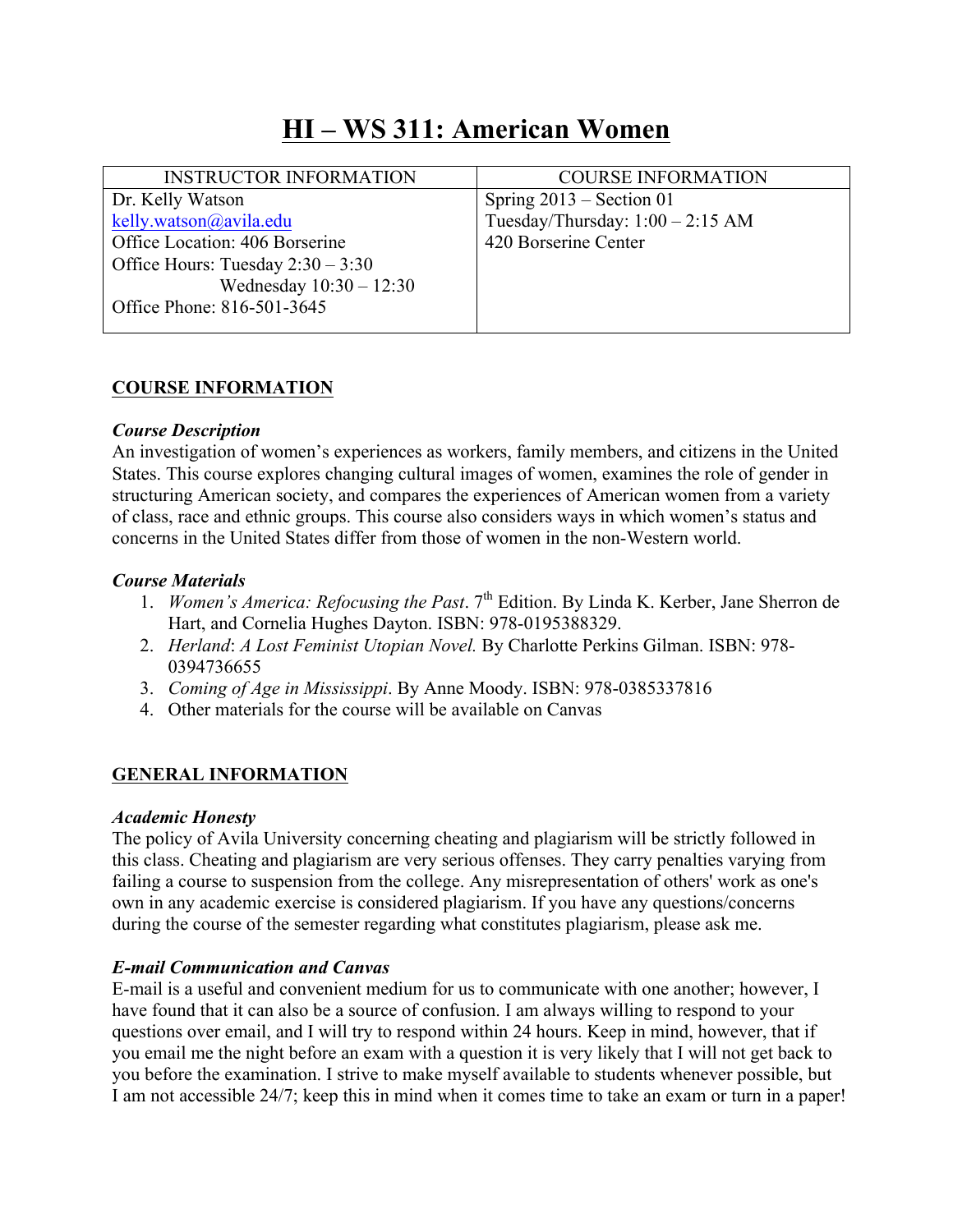I will not discuss grades with you over email nor will I provide answers to exam questions. If you would like to speak about your grade with me, please do so in person. Also, please be aware that it is important to be professional and formal in email communication with your instructor and fellow classmates.

I will use Canvas to post assignment sheets, general announcements, and for discussion, so please check it regularly. This class is part of a pilot program as Avila transitions from Angel to Canvas. I will do my best to assist you with any questions that you might have regarding Canvas, but please be patient! You will be given more information about how to utilize Canvas in class. To access it, please go to **http://avila.instructure.com**

\*All work must be submitted in hard copy. I DO NOT accept work submitted over email. \*

#### *Classroom Expectations*

Please be respectful at all times during our class. This includes arriving on time and finishing any food prior to the start of class; eating during class will not be tolerated, but drinks are fine. Refrain from talking while others are speaking, reading non-course related material, listening to your ipod, and most of all DO NOT TEXT or use your cell phone during class. If you consistently violate these classroom conventions, you will be asked to leave and your grade will be affected. I do not allow laptops to be used in the classroom unless you have discussed it with me ahead of time. I maintain a zero tolerance policy for non-class related computer usage.

#### *Attendance Policy*

Consistent attendance is mandatory for success in this course. Every student is graded on participation, and you cannot possibly earn participation points if you are not present. However, I understand that students occasionally need to miss class for a variety of reasons. Each student is therefore afforded two absences (or one week of the course) before his/her grade is negatively affected. Excused absences will be issued at my discretion only and proper documentation will be required.

#### *Class Cancellation Policy*

If it is necessary for me to cancel class for some unexpected reason, (illness, family emergency, inclement weather, etc.) I will inform you as soon as possible via e-mail. Please check your email before class. If there is a last minute emergency, at the very least someone will leave a note for you on the board advising you that class has been cancelled. If for some reason none of those fail-safes work, feel free to invoke the 15-minute rule.

#### *Late Work and Make-up Policy*

I will NOT accept late work unless you have obtained prior approval from me or provide proof of the emergency (i.e. doctor's note, obituary, etc.) in a timely fashion. If you are having difficulty, please talk to me BEFORE the assignment is due. If you miss class on a day in which we have an in-class assignment, a quiz, or a test, and cannot provide documentation of an emergency I will NOT allow you to make up the work. However, if you speak to me ahead of time, we may be able to work something out.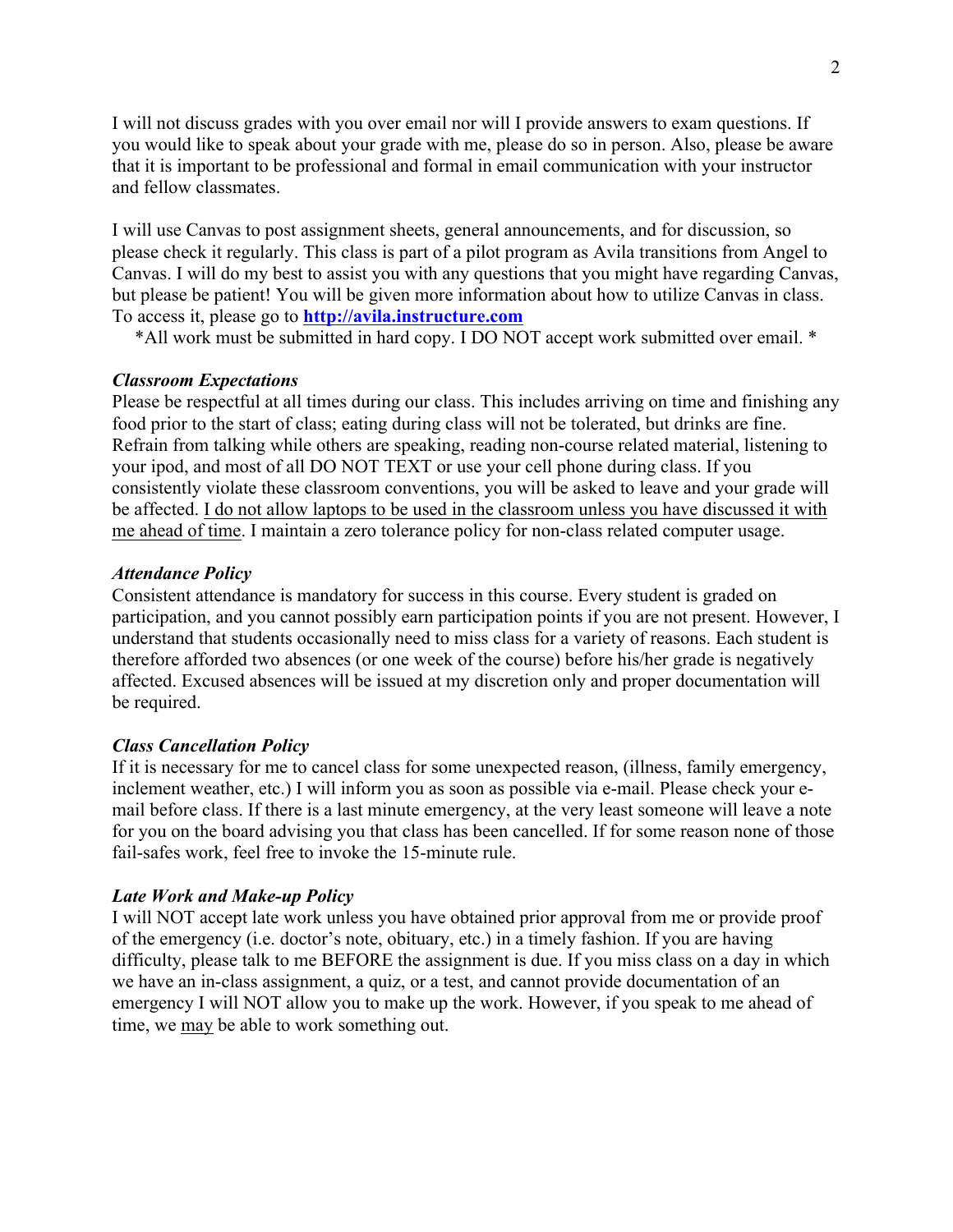#### *Disability Services*

If you have a disability and require accommodations, please contact the office of Disability Services early in the semester so that your learning needs may be appropriately met. You will need to provide documentation of your disability to the Disability Services before any accommodations are arranged. Disability Services is located in the Learning Center on the lower floor of Blasco Hall and can be reached at 816-501-3666 (telephone and TTY).

#### **ASSESSMENT**

#### *Participation*

Your participation in class discussion is a significant part of your grade and is not optional. I will take attendance every class period and your presence is vital to your success and the overall success of the course. You must earn your participation grade; you do not get a C for showing up to class. Rather, your grade will be assessed based on the quality and quantity of your participation in discussions as well as your overall attentiveness (remember that you cannot earn participation points if you are not there).

Your participation grade will not be assigned until the end of the course. If you have a particular concern about participating (such as a diagnosed anxiety disorder) please come to talk me ASAP and we can discuss strategies and options. If you wait until the end of the semester, I will not be able to assist you.

General Rubric for Grading Participation**:** This rubric is provided for you as a guide to gauge your participation throughout the semester. Please remember that not all items listed are applicable to all students and it is not always necessary to exhibit each characteristic in order to earn the associated grade.

- A: Attends class regularly. Asks meaningful questions regularly. Provides comments and new information in a consistent and equitable manner. Interacts with a variety of participants. Reveals a solid understanding of the topic as evidenced by thoughtful responses and questions.
- B: Attends class regularly. Asks meaningful questions regularly. Provides comments and some new information consistently. Interacts with a variety of participants. Reveals an adequate understanding of the topic as evidenced by comments that rarely contain only superficial knowledge.
- C: Attends class regularly. Asks meaningful questions on occasion. Sporadically provides comments and new information. Interacts with other participants. Reveals a shallow understanding of the topic as evidenced by loosely related comments.
- D/F: Attendance is spotty. Rarely asks meaningful questions. Provides minimal comments and information to other participants. Reveals a lack of understanding of the topic as evidenced by irrelevant or absent comments.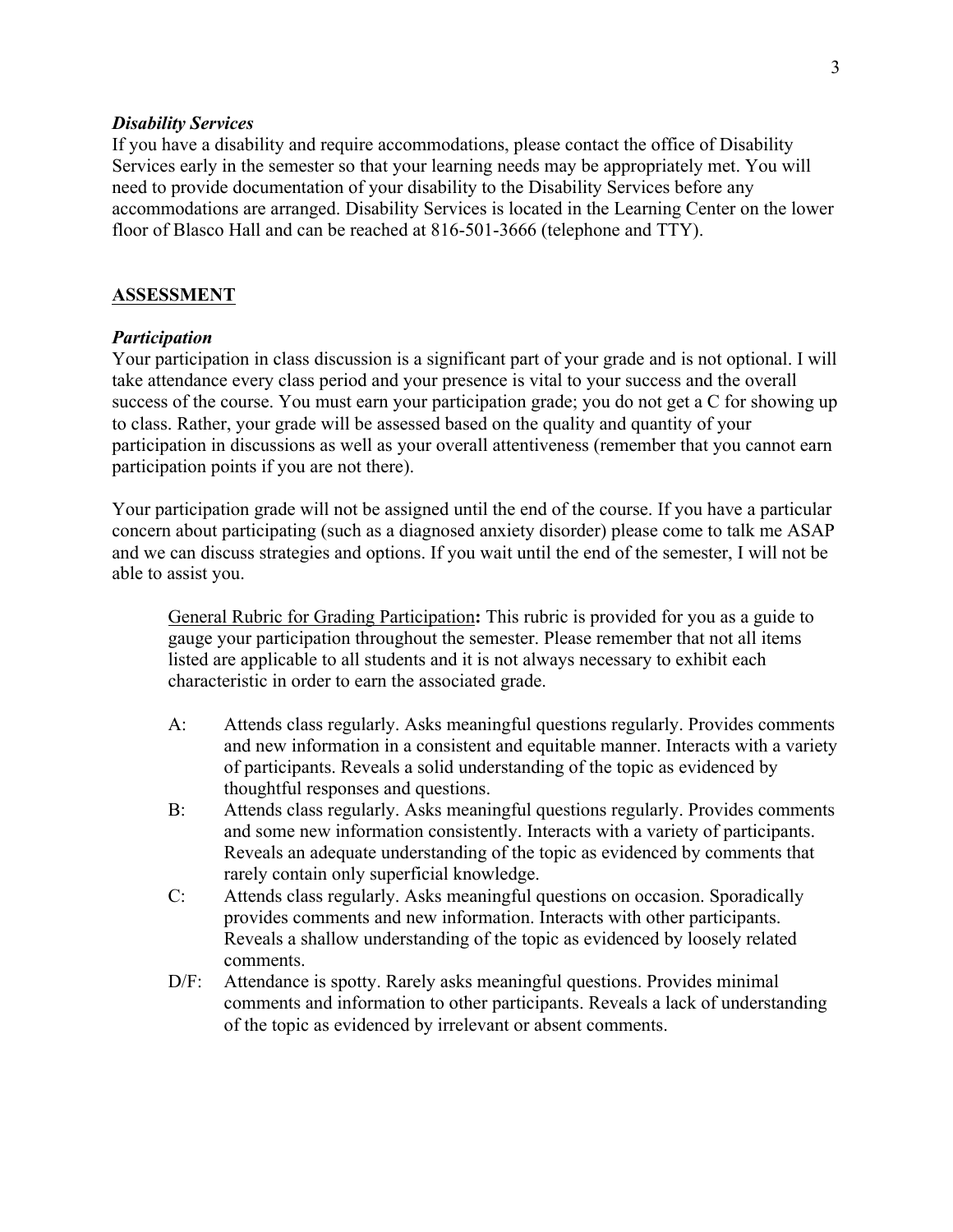#### *Other Assignments*

Throughout the course, there may be other assignments at my discretion including in-class exercises, response papers, etc. These assignments will be tabulated as part of your participation grade.

#### *Reading Responses*

You will be required to write 6 reading responses during the semester. You will be placed in a group and your response papers will be due accordingly. Please see the assignment sheet for more details.

#### *Oral History Project*

For this project, you will conduct an interview with a woman who is at least 50 years old. Using the material from your interview, you will write a paper that places your interviewee within the larger context of  $20<sup>th</sup>$  century US History and present these findings in class. Please see the assignment sheet for more information.

#### *Examinations*

There will be two in-class examinations. The mid-term examination will cover material from the first half of the course, while the final exam will cover the second half of the course as well as the overall themes of the course.

#### *Assessment Breakdown*

| $\mathbf{A}$ | $1000 - 900$ $(100\% - 90\%)$        |  | $699 - 600$ $(69.9\% - 60\%)$     |
|--------------|--------------------------------------|--|-----------------------------------|
|              | <b>B</b> $899-800$ $(89.9\% - 80\%)$ |  | $\mathbf{F}$ 599 – 0 (59.4% – 0%) |
|              | <b>C</b> $799-700$ $(79.9\% - 70\%)$ |  |                                   |

|                                   | POINTS POSSIBLE | POINTS RECEIVED |
|-----------------------------------|-----------------|-----------------|
| Participation & Other Assignments | 125 points      |                 |
| Exam 1                            | 150 points      |                 |
| Exam 2                            | 175 points      |                 |
| <b>Reading Responses</b>          |                 |                 |
| Response 1                        | 50 points       |                 |
| Response 2                        | 50 points       |                 |
| Response 3                        | 50 points       |                 |
| Response 4                        | 50 points       |                 |
| Response 5                        | 50 points       |                 |
| Response 6                        | 50 points       |                 |
| <b>Oral History Project</b>       |                 |                 |
| Proposal                          | 50 points       |                 |
| Presentation                      | 50 points       |                 |
| Paper                             | 150 points      |                 |
|                                   | 1000 points     |                 |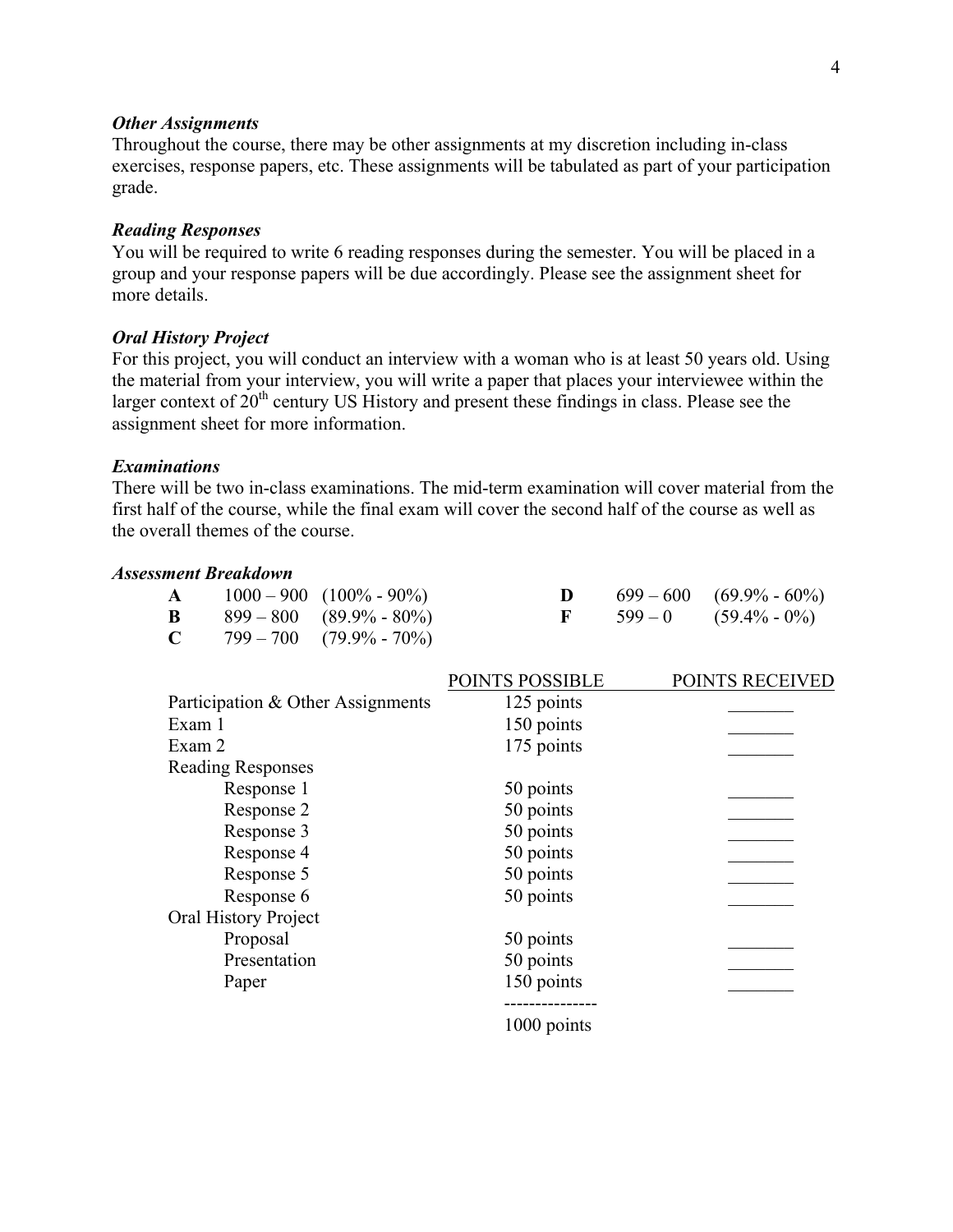## *Late Work*

I will NOT accept late work unless you have obtained prior approval from me or provide proof of the emergency (i.e. doctor's note, obituary, etc.) in a timely fashion.

## *Progress*

It is your responsibility to keep track of your grades throughout the semester. I will not issue tentative grades or grade projections. I will not assign the participation grades (or tally attendance) until after the final exam and I will not issue preliminary grades. However, I am happy to meet with you to discuss your progress and contributions to the course.

# **INTENDED LEARNING OUTCOMES (ILOs)**

## *Personal, Spiritual, and Social Outcomes*

- 1. Demonstrate self-motivation, intellectual curiosity, and openness to differing perspectives.
	- a. Typical Means of Assessment: Exams and Quizzes, Participation in Class Discussions, Presentations, Papers and Written Assignments
- 2. Demonstrate sensitivity to socio-cultural diversity
	- a. Typical Means of Assessment: Exams and Quizzes, Participation in Class Discussions, Presentations, Papers and Written Assignments
- 3. Participate in group interaction to achieve an identified goal
	- a. Typical Means of Assessment: Participation in Class Discussions, Presentations

## *Communication Outcomes*

- 1. Read a document and demonstrate an understanding of its written and quantitative content.
	- a. Typical Means of Assessment: Exams and Quizzes, Participation in Class Discussions, Presentations, Papers and Written Assignments
- 2. Write a clear, well-organized paper, using documentation and quantitative tools, when appropriate
	- a. Typical Means of Assessment: Papers and Written Assignments
- 3. Make a clear, well-organized verbal presentation
	- a. Typical Means of Assessment: Participation in Class Discussions, Presentations
- 4. Employ active listening techniques, including summarizing, paraphrasing, questioning, and nonverbal response.
	- a. Typical Means of Assessment: Participation in Class Discussions, Presentations

# *Higher Level Thinking Outcomes*

- 1. Employ skeptical, evaluative and logical approached in processing information and drawing conclusions.
	- a. Typical Means of Assessment: Exams and Quizzes, Participation in Class Discussions, Presentations, Papers and Written Assignments
- 2. Generate new images, concepts, possibilities and/or interpretations, and connect apparently disparate ideas.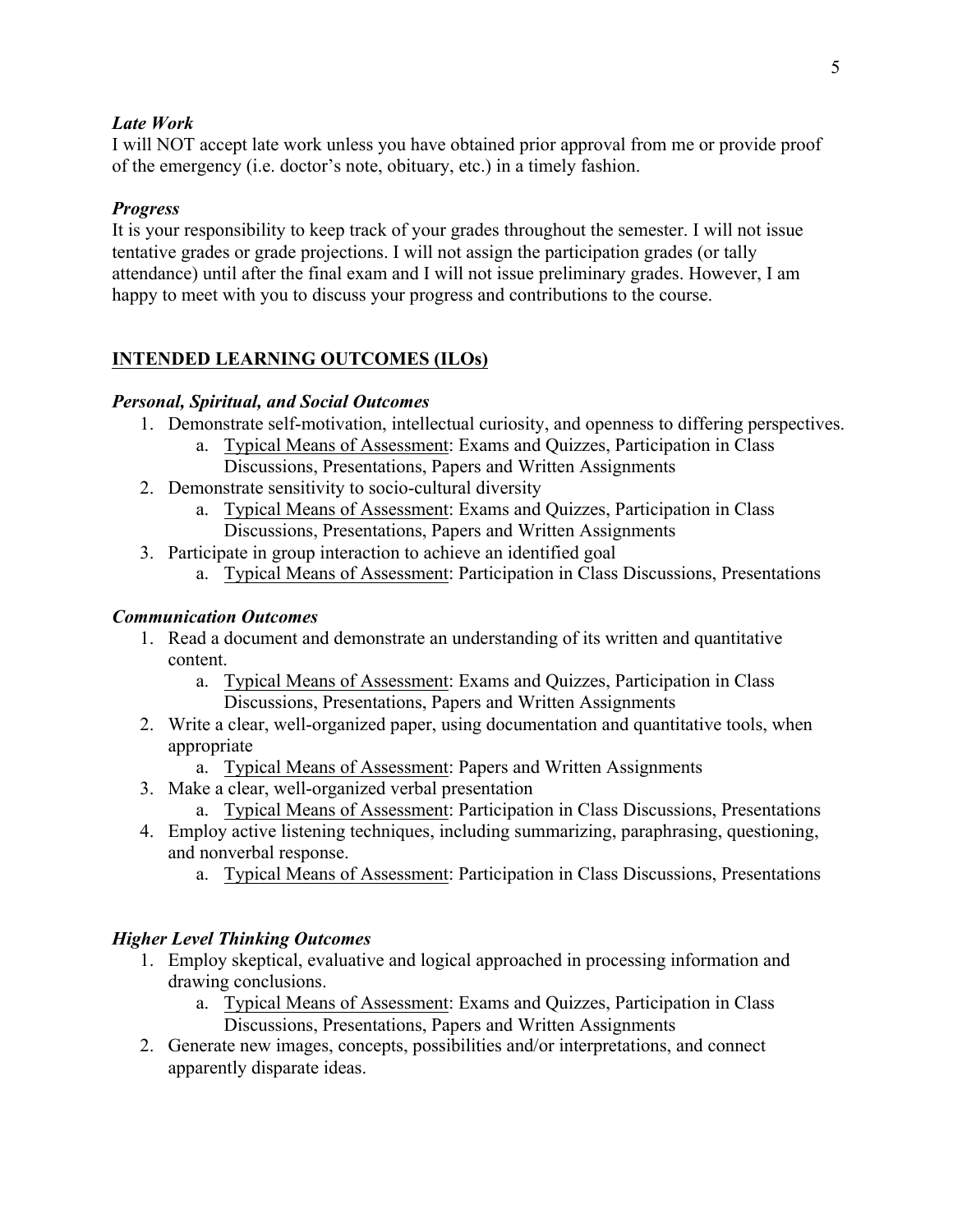a. Typical Means of Assessment: Exams and Quizzes, Participation in Class Discussions, Presentations, Papers and Written Assignments

## *Knowledge Outcomes*

- 1. Knowledge of philosophers, theologians, writers, artists, and other great thinkers and their influence upon the development of western civilization.
	- a. Typical Means of Assessment: Exams and Quizzes, Participation in Class Discussions, Presentations, Papers and Written Assignments
- 2. Knowledge of cultural diversity in the United States and throughout the world
	- a. Typical Means of Assessment: Exams and Quizzes, Participation in Class Discussions, Presentations, Papers and Written Assignments
- 3. Knowledge of United States history.
	- a. Typical Means of Assessment: Exams and Quizzes, Participation in Class Discussions, Presentations, Papers and Written Assignments
- 4. Knowledge of the function, structure, and interrelationships of the political, social, and economic systems of the United States.
	- a. Typical Means of Assessment: Exams and Quizzes, Participation in Class Discussions, Presentations, Papers and Written Assignments

# *History Program Outcomes*

- 1. Knowledge: Identify and characterize the major periods in the United States and World History in terms of continuity and change using relevant political, economic, social, religious, and cultural institutions, traditions, and beliefs
	- a. Typical Means of Assessment: Exams and Quizzes, Presentations, Papers and Written Assignments
- 2. Theory: demonstrate an understanding of the effects of race, gender, class, ethnicity, or religion on the experiences of ordinary and extraordinary people of the past using current historical theory and methodology
	- a. Typical Means of Assessment: Exams and Quizzes, Participation in Class Discussions, Presentations, Papers and Written Assignments
- 3. Praxis: Using the "knowledge" and "theory" of the outcomes above, examine and analyze primary documents, pose a historical question (i.e. offer an interpretation or thesis) that the weight of the evidence seems to answer, then provide context for one's historical question and evidence using the available secondary literature synthesized in a wellwritten work of historical scholarship
	- a. Typical Means of Assessment: Exams and Quizzes, Papers and Written **Assignments**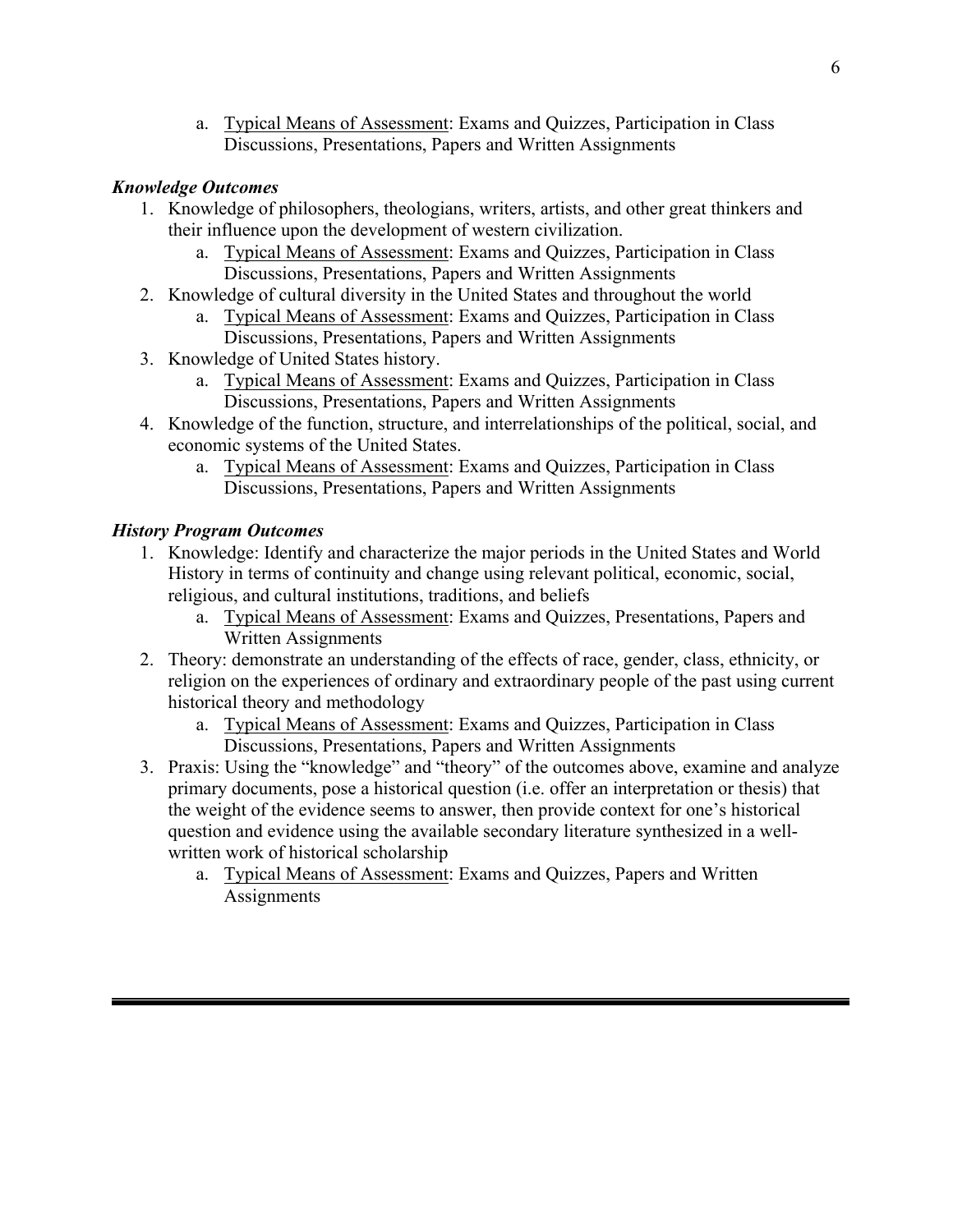# **SCHEDULE**

# Reading assignments may be adjusted at the Instructor's discretion Schedule is subject to change

# **Readings/Assignments must be completed by the date listed**

| TE               | <b>TOPIC</b> | ADING         | <b>GNMENT</b> |
|------------------|--------------|---------------|---------------|
| $\blacktriangle$ |              | <b>READIN</b> | ASSIGN        |
|                  |              |               |               |

| WEEK <sup>1</sup> |                                     |                                       |  |  |  |
|-------------------|-------------------------------------|---------------------------------------|--|--|--|
|                   | Tues. $1/15$ Introduction to course |                                       |  |  |  |
| Thu, $1/17$       | What is Women's                     | Reading available on Canvas           |  |  |  |
|                   | History?                            | <i>Women's America</i> , Introduction |  |  |  |

| WEEK 2      |                                 |                              |  |  |  |  |
|-------------|---------------------------------|------------------------------|--|--|--|--|
|             | Tues. $1/22$   First Encounters | Readings available on Canvas |  |  |  |  |
|             |                                 | Women's America 28-46        |  |  |  |  |
| Thu. $1/24$ | Colonial America                | Women's America 47-89        |  |  |  |  |

| WEEK 3      |                               |  |                               |                  |  |
|-------------|-------------------------------|--|-------------------------------|------------------|--|
|             | Tues. 1/29   Colonial America |  | <i>Women's America</i> 90-133 | Response Group A |  |
| Thu. $1/31$ | The Early Republic            |  | Women's America, 159-188      | Response Group B |  |

| WEEK 4      |                                  |  |                          |                  |  |
|-------------|----------------------------------|--|--------------------------|------------------|--|
| Tues. $2/5$ | $19th$ Century America           |  | Women's America 189-232  | Response Group C |  |
| Thu. 2/7    | 19 <sup>th</sup> Century America |  | Women's America, 233-268 | Response Group A |  |

| WEER J      |                                                |  |                          |                  |  |
|-------------|------------------------------------------------|--|--------------------------|------------------|--|
|             | Tues. $2/12$   $19^{th}$ Century America   •   |  | Women's America, 269-297 | Response Group B |  |
| Thu. $2/14$ | $\cdot$   19 <sup>th</sup> Century America   • |  | Women's America, 298-339 | Response Group C |  |

| VV EEIX V   |                                      |  |                                  |                  |  |
|-------------|--------------------------------------|--|----------------------------------|------------------|--|
|             | Tues. $2/19$ Early $20^{th}$ Century |  | Women's America, 341-378         | Response Group A |  |
| Thu. $2/21$ | Early $20th$ Century                 |  | <i>Women's America</i> , 427-476 | Response Group B |  |

| WEEK        |                      |  |              |  |  |
|-------------|----------------------|--|--------------|--|--|
| Tues $2/26$ | <b>Oral History</b>  |  | Readings TBA |  |  |
| Thu. 2/28   | MID-TERM EXAMINATION |  |              |  |  |

| WEEK 8      |  |                         |  |  |  |
|-------------|--|-------------------------|--|--|--|
| Tues. $3/5$ |  | Herland, 1-48           |  |  |  |
| Thu. $3/7$  |  | <i>Herland</i> , 49-108 |  |  |  |

# **SPRING BREAK, MARCH 11-17**

# **WEEK 5**

#### **WEEK 7**

# **WEEK 6**